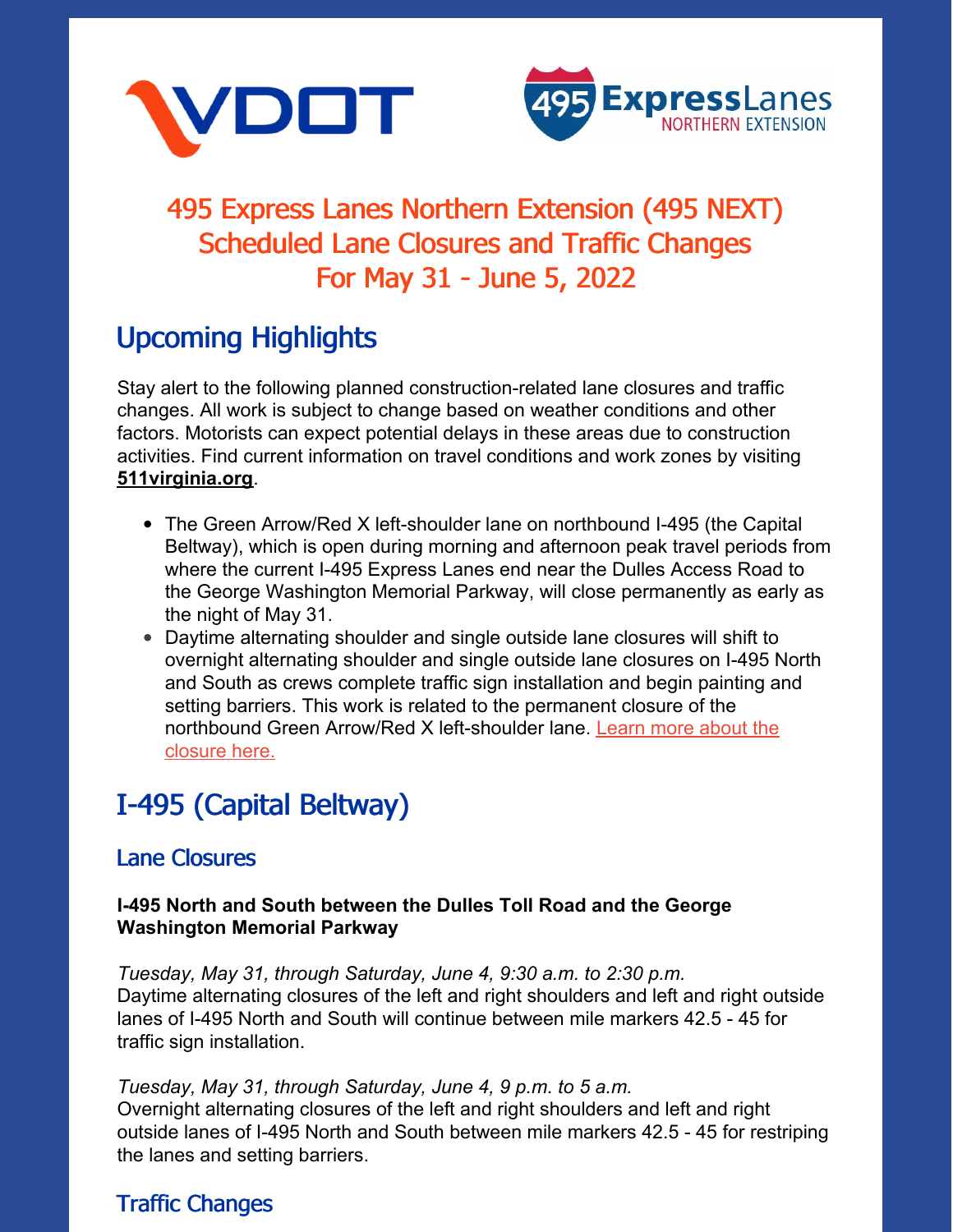#### **I-495 North between the Dulles Toll Road and the George Washington Memorial Parkway**

#### *As early as Tuesday, May 31*

The Green Arrow/Red X left-shoulder lane on northbound I-495 in Virginia, which is open during morning and afternoon peak travel periods from where the current I-495 Express Lanes end near the Dulles Access Road to the George Washington Memorial Parkway, will close permanently. This closure is necessary to make space in the center of the Beltway for the construction of new bridges that will span the wider, future Beltway at Old Dominion Drive, Georgetown Pike and Live Oak Drive.

### Project Background

The 495 Express Lanes Northern Extension project (495 NEXT) will extend the existing 495 Express Lanes north by two-and-a-half miles from the Dulles Corridor interchange to the George Washington Memorial Parkway interchange in the vicinity of the American Legion Bridge. The project will provide new and improved connections at the Dulles Corridor and George Washington Memorial Parkway.

Other project benefits include four miles of new bicycle and pedestrian connections including a shared-use path parallel to I-495 from Lewinsville Road to near Live Oak Drive, replacement or rehabilitation of seven bridges with pedestrian accommodations, replacement of nine existing noise walls and construction of a new noise wall, environmental improvements introducing stormwater management facilities and funding restoration of the stream at Scotts Run, and dedicated funding to support transit improvements in the corridor including new bus service over the American Legion Bridge.

*495 NEXT is a public-private partnership project between the Commonwealth of Virginia and Transurban, operator of the existing 495 Express Lanes. Lane Construction is the design-build contractor for the project. The new extended lanes are scheduled to open in 2025.*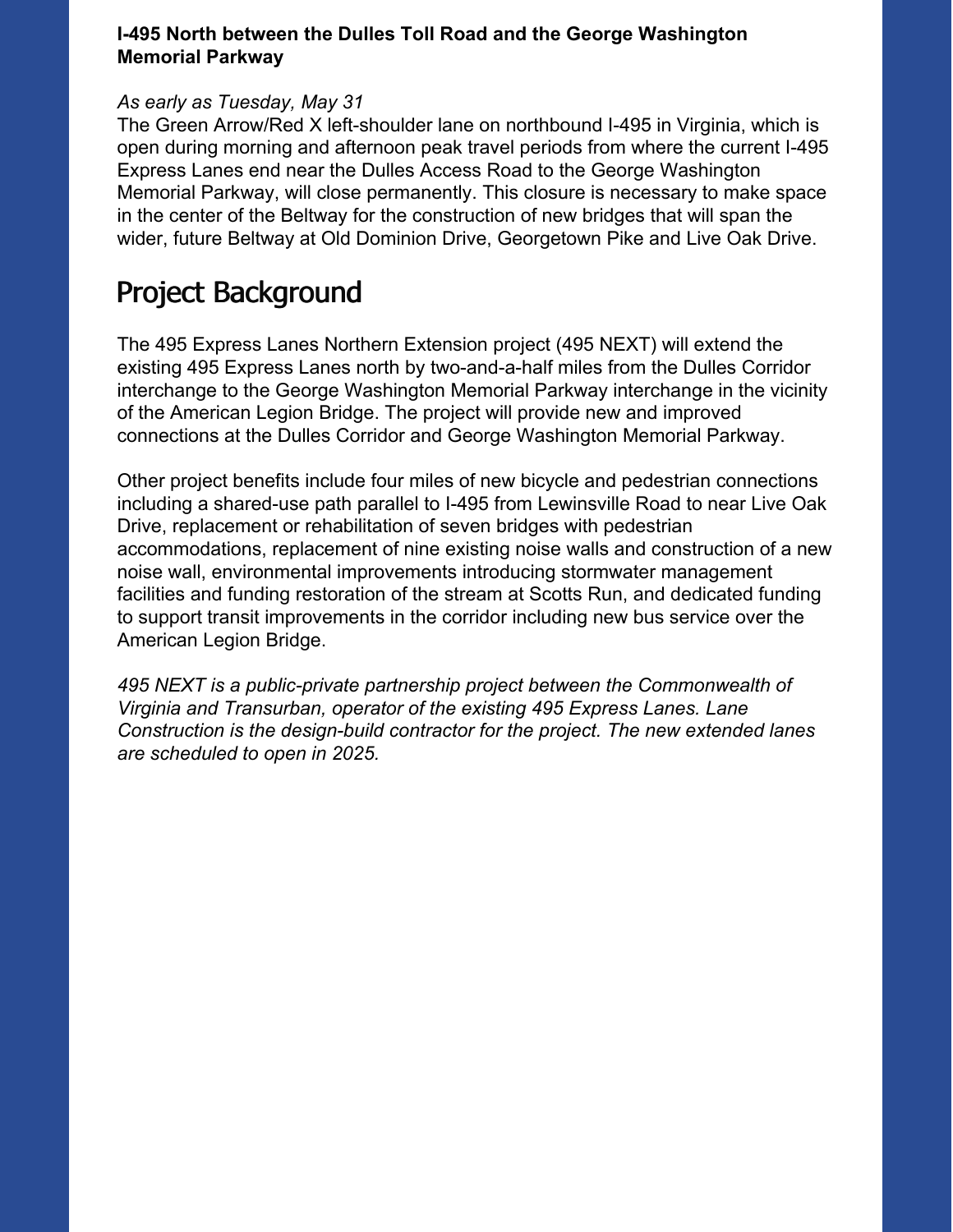

## **Learn More About the Project**

Check out [www.495NEXT.org](http://www.495northernextension.org/) for additional information.

**[Sign](http://www.495northernextension.org/contact/default.asp) up here to receive project email updates.**